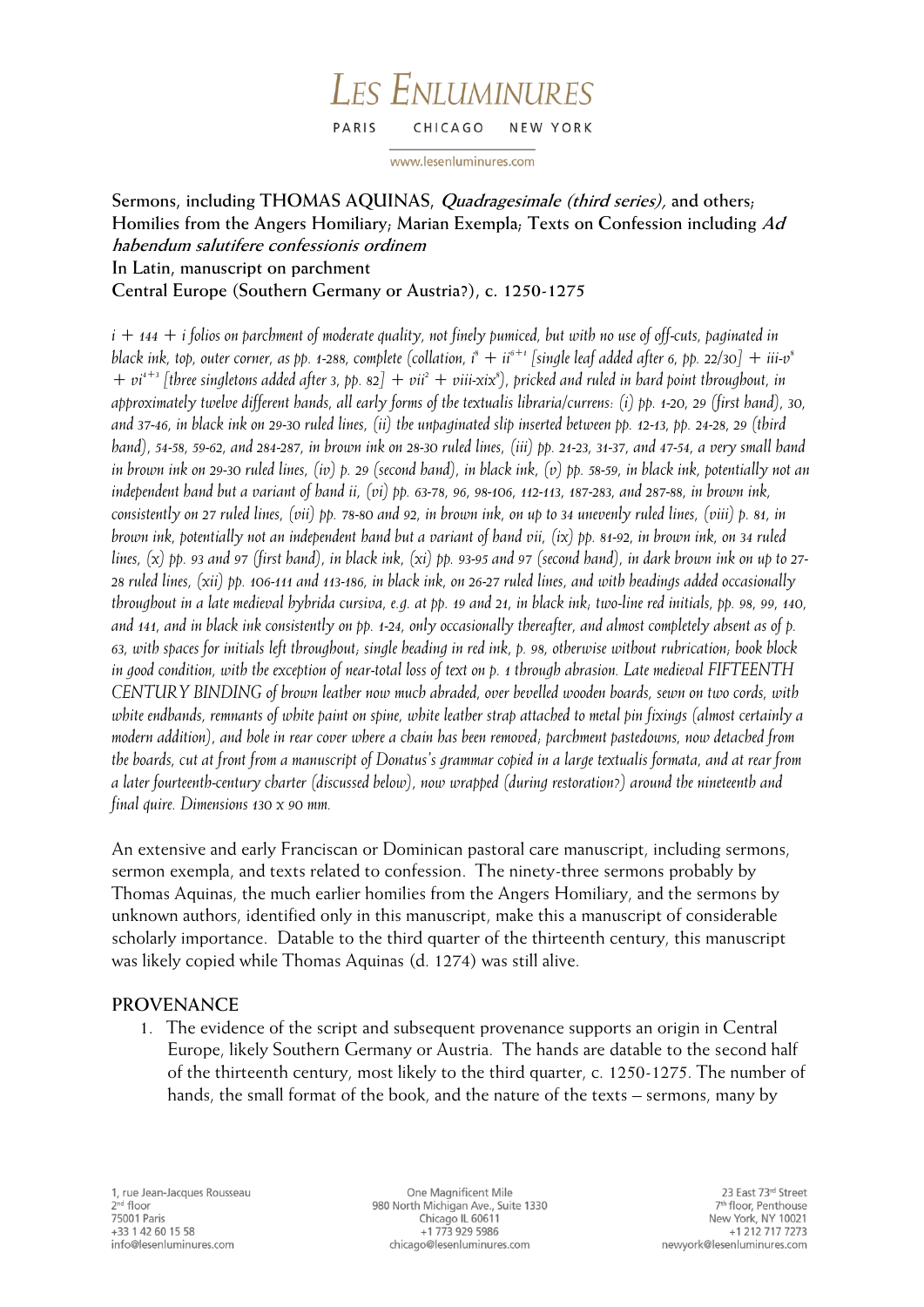mendicant authors, and exempla – suggests that this may well have been a mendicant friary.

The manuscript appears to consist of at least two production units: a block of twelve quaternions (pp. 97-288), copied in two main hands (nos. vi and xii above), and a more irregular unit of seven quires (pp. 1-96), copied in eleven different hands (nos. i-xi above), where the sixth quire is formed from two bifolia and three singletons bound as a quire of seven leaves, and the seventh and last quire of the unit is a single bifolium of notably tough and poorly-prepared parchment. The presence of hands ii and v in significant quantity in both units (and hands x and xi in the sixth and seventh quires of the first unit, and then again on the first recto of the eighth quire, the first of the second unit, which was presumably left blank originally) indicates, however, that the entire book block was produced in one location.

Geographical localization is difficult, and a mendicant friary of this period may well have housed brethren from across Europe, but the general aspect is southern German and/or central European, perhaps even northern Italian. It is noteworthy that several hands make use of the 'tall z', a descendant of the Carolingian 'h-z' (where the letter z is written as a tall letter, and threfore distinguishable only with difficulty from the letter h), and in some cases (e.g. hand vi) exclusively so. From around 1225 onwards this letterform is restricted in its usage in central and northern Europe to the Austro-Bavarian region, and even there is hardly found at all after 1275 (Schneider, 1987, pp. 73 and 167). An origin in this broad area would be consonant with the data that we have on the subsequent provenance of the manuscript, on which see below.

2. Possibly, the Abbey of Benediktbeuern, founded in 739, and one of the oldest and most beautiful in Upper Bavaria, as stated in a note in English in a twentieth-century hand on a card strip loose inside the volume mentioning the removal of the manuscript from this abbey. The source of this information is unknown, but the evidence of the binding provides support to the statement. The binding – which is later in date than the manuscript – includes a back pastedown from the left-hand portion of a charter issued at a provincial chapter by the Augustinian friar Leonhard von Kärnten (of Carinthia), in his capacity as provincial minister of the province of Bavaria and Bohemia, to a widow named Hedwig. The year is not known (it was written on the lost right-hand portion of the charter), and the widow Hedwig, who is described as being devoted to God and to the Augustinian Order, is similarly unidentified. Leonhard von Kärnten, however, was the most senior professor of theology upon the foundation of the theological faculty at the University of Vienna in 1386. He served as provincial minister for three terms, from c. 1372-76, c. 1382-85, and 1387-after 1392, but not after 1396, for he died on 4 October of that year (see Uiblein, 1999, pp. 329-38, and Kunzelmann, 1972, pp. 107- 16).

The charter, therefore, dates between c. 1372-1392, and the present binding dates from the fifteenth-century. The large and obvious hole at the upper edge of the rear cover is consistent with the removal of a chain, and the rebinding may have been undertaken in order to replace a less substantial cover with the sturdy boards necessary to permit incorporation into a chained library. The geographical localization of this fragmentary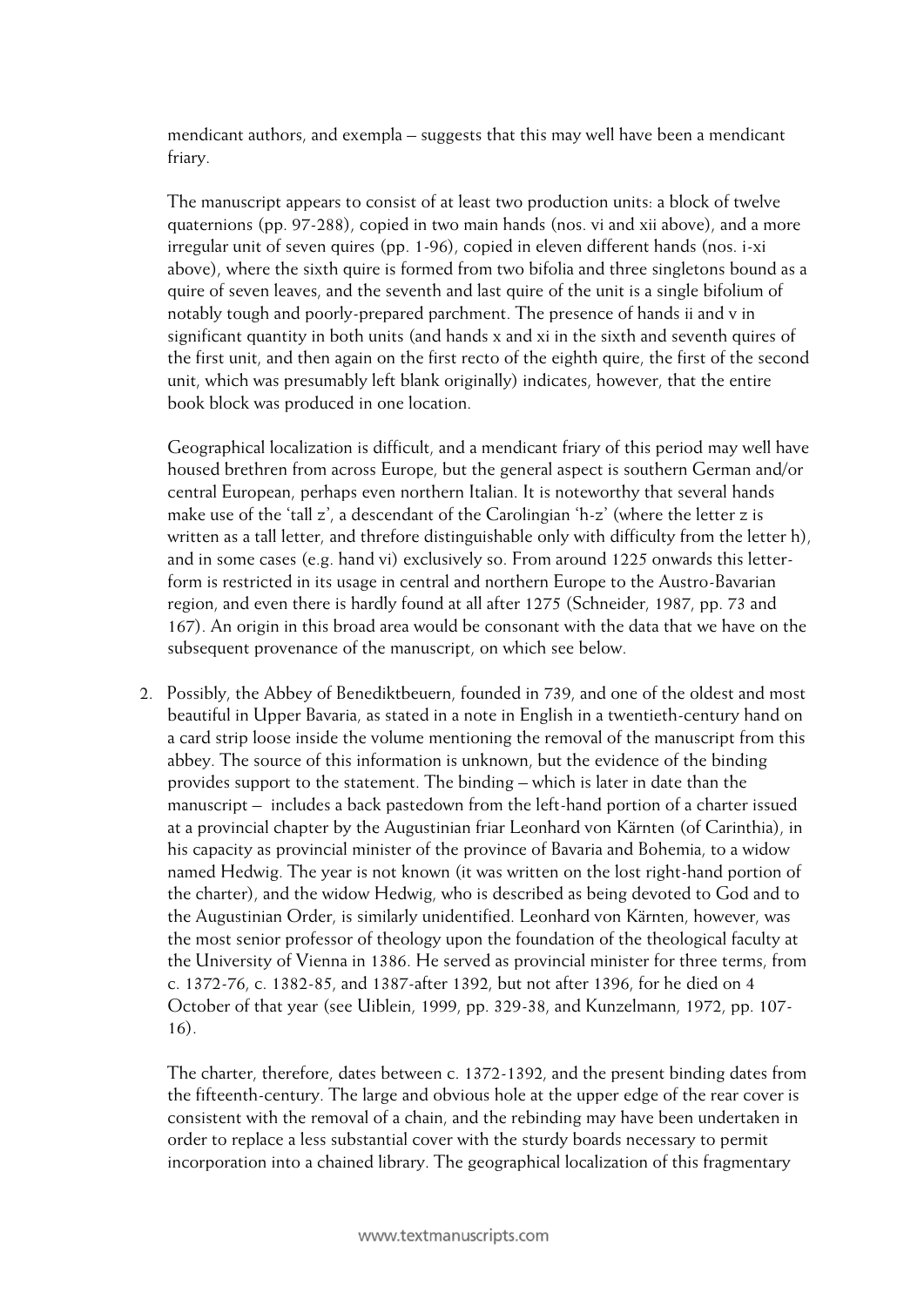charter lends support to the possiblity that this manuscript once was in the library at Benediktbeuern. At the secularization of the library in 1803, only 155 parchment manuscripts were transferred to the Bayerische Staatsbibliothek in Munich (more were acquired later by purchase), and a certain number – how many exactly is not yet known – were dispersed more widely. On the Benediktbeuern library and its history, see Glauche, 1994, pp. viii-xvi, Hemmerle, 1991, pp. 64-75, and Ruf, 1932, pp. 63-78.

3. The modern provenance is unknown. The presence of the note in English, mentioned above, suggests that at some point in the earlier twentieth century the manuscript spent time in the United Kingdom or another English-speaking country.

#### **TEXT**

pp. 1-28, incipit, "Iustu[--- ---] per uias rectas. et [---] [Sap.10,10]. Nota de christo quod [---] d[--- ---] uias rectas [---] superius in sermone de uno martire dicitur …"; [p. 5], *De sancto Johanne Baptiste*, incipit, "Elysabeth impletum est tempus pariendi … [Lk. 1,57]. Priuilegiatus est Iohannes pre ceteris sanctis ut certum tempus natiuitatis eius celebretur…"; [p. 7], incipit "Cum saltatrice ne sis assiditus … [Ecclus. 9,4]. Circa decollatione .v. notabilia que spirituali decollationi conueniunt primum superbia…"; [p. 7], *In dedicatione ecclesie*, incipit, "Venit filius hominis querere et salvum facere quod perierat [Lk. 19,10]. Nota quod ihesus christus tribus decanis uenit in hunc mundum primo uenit …", [p. 8] incipit, "Hodie huic domui salus a deo facta est. Luce xx.v. [Lk. 19,9]. Signanter dicit huic scilicet materiali domui quia est etiam alia domus spiritualis et tercia scilicet celestis…"; [p. 10], *De dedicatione ecclesie*, incipit, "Templum dei sanctum est quod estis vos. [I Cor. 3,17]. Sciendum quod domus habet triplicem domum, primam sanctificatam …"; [p. 13], *In capite ieiunii*, incipit, "Quia cinerem meum tamquam panem manducabam, et cetera [Ps. 101,10]. Quia hodie inchoatur penitentia criminalis ideo hodie cinis qui penitenciam explicat ab ecclesia datur…"; [p. 16], incipit, "Tu autem cum oraueris intra in cubiculum tuum, et cetera. Matthei [Mt. 6,6]. Sancta mater ecclesia sicut prophete et sancti patres in principio docuerunt filios …"; [p. 19], *De sancta maria magdalena*, incipit, "Dimissa sunt ei peccata multa, et cetera. Luce. vii<sup>o</sup>. [Lk. 7,47]. Verba sunt saluatoris proposita ad consolationem cuiuslibet peccatoris in quibus exprimitur conuersio beatissime peccatricis…" [Johannes de Rupella, Schneyer no. 141 (3:713)]; [p. 21], *De assumpcione gloriose virginis marie*, incipit, "Maria uirgo assumpta est ad ethereum et cetera. In primo ascendit speciosa. In secundo preciosa …"; [p. 24], *De judicio*, incipit, "Rex autem dauid cooperto capite incedens lugebat filium dicens, et cetera. Hec ystoria est de david qui planxit filium suum et nota est hystoria. Sed quid significet audiamus dauid qui interpretat manu fortis …"; [p. 27], *De aduentu domini*, incipit, "[V]eniet desideratus cunctis gentibus, et cetera. [Hg. 2,8] Clamabant sancti patres clamabant prophete clamabant patriarche ante incarnationem domini …";

Twelve sermons, all by unidentified authors except the ninth, at pp. 19-21, a sermon for the feast of Mary Magdalene by the Parisian theologian and Franciscan friar Johannes de Rupella or John of La Rochelle (d. 1245) ( Schneyer no. 141 (3:713), in general, see Online Resources, *Franciscan Authors* database). The first recto (p. 1) is severely abraded, and the text is now only partially legible.

pp. 29-30, [marginal note, *De sancta g*[---]], incipit, "Judit. xv. Tu gloria ierusalem tu leticia. israel. tu honorificencia populi tui. qui fecisti uiriliter et confortatum est cor tuum…" [Jdt. 15,10-11]; [p. 29] [marginal note, *Bernardus*], incipit, "O bone ihesu quam aspere foderis clauis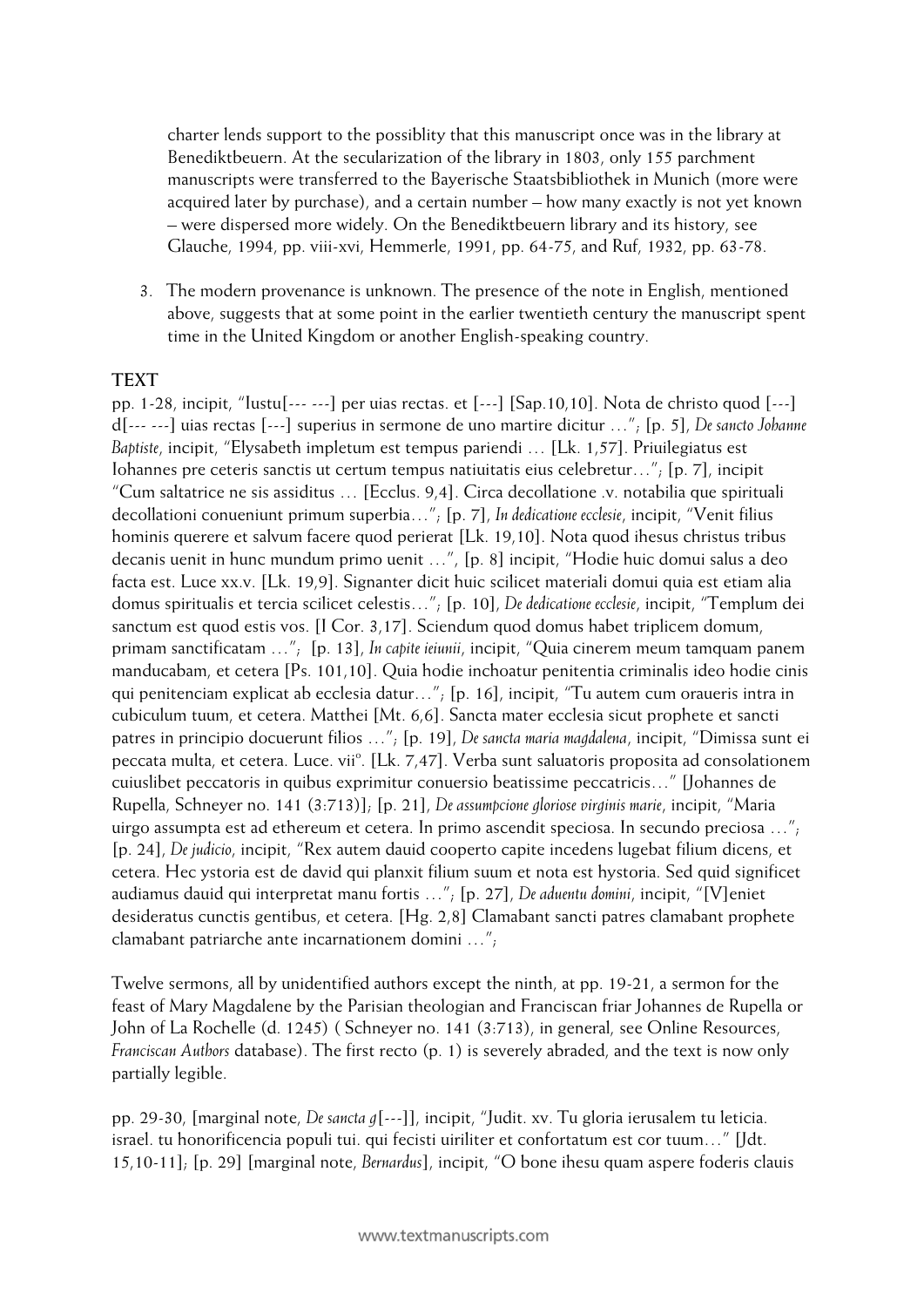… tecum omnia participantis"; [p. 29], [marginal note, *B*[---]], incipit, "Subripuere tibi noscere quid sit homo. Nichil enim est homo quam sperma fetidum …" [Pseudo-Bernard of Clairvaux, *Meditationes piissimae de cognitione* (or: *miseria*) *humanae conditionis*, c. 3, excerpt]; [p. 29], [marginal note, *Nota*], incipit, "Jacobus. Quicumque totam legem seruauerit. offendat autem in uno. factus est omnium reus" [Jas. 2,10]; [p. 29], [marginal note, *Bernardus*], incipit, "O humilis lacrima. tuum est regnum. tua est potencia…" [Pseudo-Jerome prayer]; [p. 30], incipit, "Nabuchodonosor. vere rex. Ecce ego uideo quatuor uiros solutos deambulantes in medio ignis …[Dn. 3,92]. Ysaias. Egredietur uirga. de radice iesse [Is. 11:1]…"; [p. 30], [marginal note, *Nota*], incipit, "In libro regum. quidem (?) Repha. custodunt suspensos ne eos lacerarent aues de die et bestie de nocte. Repha interpretatur uelox…";

Short notes, entered by three hands (i, iv, ii, and i again, in that order). On p. 29 the collection begins with the text of Judith 15, 10-11 (item i). This followed by a quotation (unidentified) attributed to Bernard of Clairvaux (item ii), and an extract from the twelfth-century pseudo-Bernardine *Meditationes piissimae de cognitione humanae conditionis*, a treatise on the vileness of human nature (item iii), which corresponds to *PL* 184, cols 485-508, here col. 490 A-C (see online resources below for full text). The notes on p. 29 are completed by a second scriptural quotation, James 2,10 (item iv), and a short prayer commonly attributed in other manuscripts to Jerome (item v). On p. 30 there is a conglomerate of scriptural and patristic quotations (item vi), starting with the texts of Daniel 3,92 and Isaiah 11,1 – perhaps the material from which to work up a sermon? – and a brief note on the Marian interpretation of the name 'Repha' in 2 Samuel 21,10 (item vii).

pp. 31-50, *In anunciacione beate marie*, incipit, "[E]gredietur uirga de radice iesse. et cetera. [Is. 11,1]. Legitur quod cor uerbis accenditur precibus seruatur …"; [p. 32], *In purificatione marie*, incipit, "[S]vscepimus deus misericordiam in medio t[empli] et cetera. [Ps. 47,10]. Nos miseri hanc misericordiam suscepi[m]us cum christus a parentibus ...; [p. 34], incipit, "[E]go mater pulchre dilectionis et timoris … [Ecclus. 24,24]. Coram istam ebdomadam. fratres mei dilectissimi sancta mater ecclesia festum agit de beata uirgo maria…"; [p. 37], incipit, "Ecce nos reliquimus omnia et cetera. [Mt. 19,27]. Notandum quod iustus. iii<sup>a</sup>. relinquere debet peccatum mundum et se ipsum. Peccatum relinquere pertinet …"; [p. 38], incipit, "Ecce nos reliquimus omnia. et cetera. [Mt. 19,27]. In ueteri lege non solebant homines sua relinquere … "; [p. 40], incipit, "Nimis honorati sunt amici tui deus. [Ps. 138,17]. Amici dicuntur propter tria qui ad amicos pertinent. Primo propter uoluntatum conformitatem …"; [p. 41], incipit, "[G]loria et honore c[oronasti] e[um] d[ominus] [Ps. 8,6 *or* Heb. 2,7]. Duplex est huius martiris corona qua coronauit …" [also Berlin, SBB-PK, MS lat. qu. 698, Schneyer no. 401 (8:398)]; [p. 45], incipit, "[P]otestis bibere calicem et cetera. Mathei .xx. [Mt. 20,22] Est calix domini et diaboli. Primo potat dominus suos …"; [p. 47], incipit, "[O]rens ortamur uos ne in uacuum gratiam dei recipiatis. [2 Cor. 6,1] Hec sunt uerba pauli ad corinthios. In hijs uerbis consideramus quod si aliquis haberet gratiam …"; [p. 49], incipit, "[R]edde quod debes. et cetera. [Mt. 18,28] Nunc est tempus soluendi debita. Multum quis misceretur contra uillicum suum si ei debitum non redderet…";

Ten sermons, copied in two hands (nos. i and iii above), with a couple of headings applied by the late medieval hand. Only one could be identified elsewhere: the seventh, which is also found in the sermon series of Berlin, Staatsbibliothek zu Berlin – Preußischer Kulturbesitz, MS lat. qu. 698 (Schneyer, 8:398, no. 401), a fourteenth-century manuscript from the Cistercian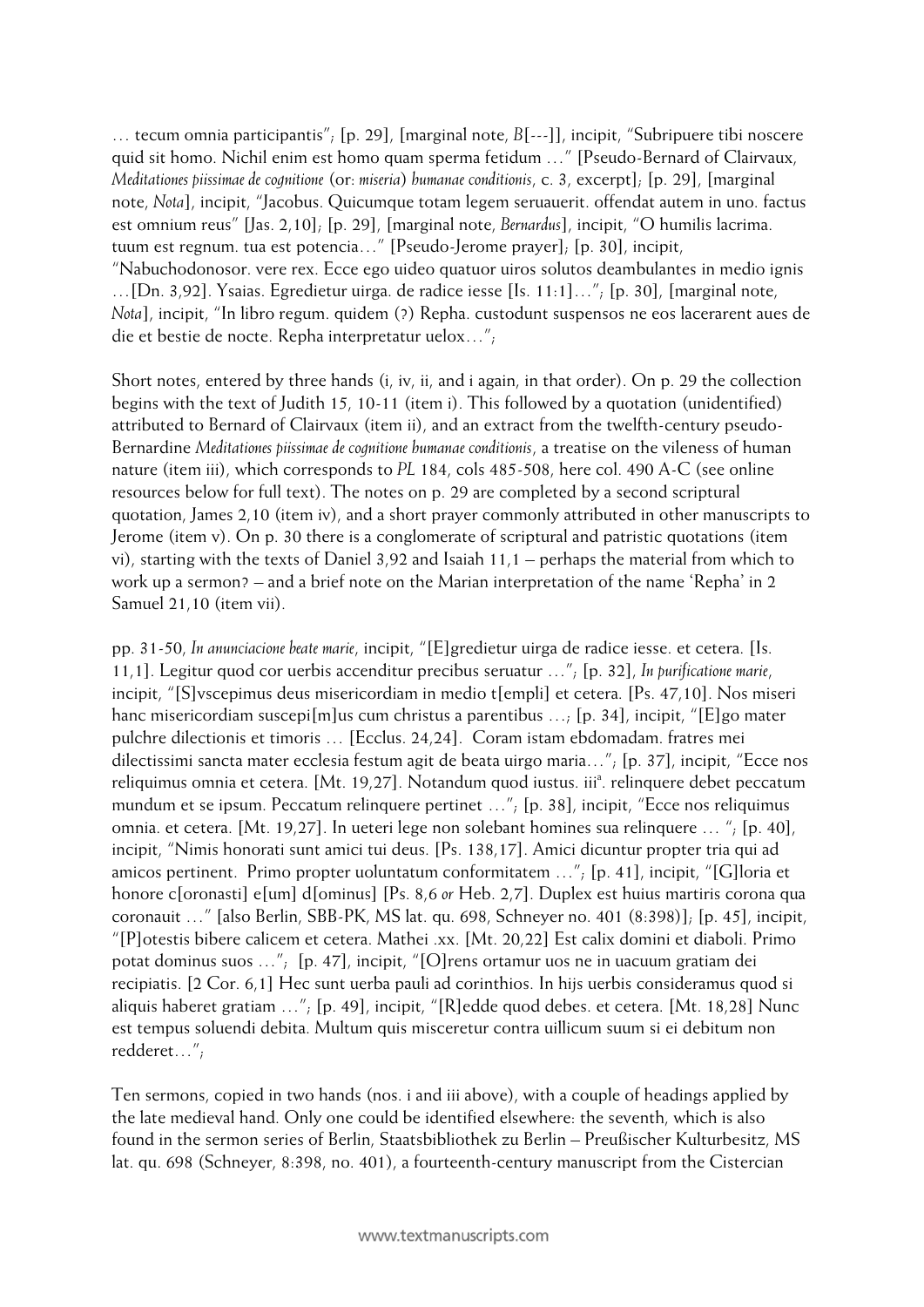abbey of Himmerod. These sermons, although likely collected from various sources, are marked by their clear internal subdivisions, typical of the new style of preaching introduced by the thirteenth-century friars (see d'Avray, 1985).

pp. 51-54, incipit, "[N]uncquam dimittitur peccatum nisi per interiorem dolorem. homo conteratur nisi enim homo doleat se fecisse quod confitetur …";

Thomas of Chobham, *Summa confessorum*, art. 1 qu. 1a (ed. Broomfield, pp. 5-7) and art 1. qu. 10a (ed. Broomfield, pp. 33-37), both abridged. This work by the English theologian Thomas of Chobham (d. 1233/36) was among the most successful pastoral handbooks of the central Middle Ages. The text here is an abridged version of two sections. The text deals first (adapting qu. 1a) with the nature of true repentance and the absolution of sins in confession. The focus is upon the interior condition of the individual penitent, and not upon formal restitution or compensation. The second section (adapting qu. 10a) is structured around an exposition of the Ten Plagues of Egypt with the negative element of each plague countered by adherence to one of the Ten Commandments.

pp. 54-77, *Summa de confessione*, incipit, "Penitenciam agite appropinquabit enim regnum celorum. [Mt. 3,2 *or* 4,17]. In verbis istis duo notantur. primo quod ad non ad penitenciam inuitamur …"; [p. 56], incipit, "Non contristabit iustum quidquid ei acciderit. [Prv. 12,21]. In hiis uerbis propositis commendatur beatus .N. ad uobis. primo a iusticia ibi. Non contristabit iustum … Sed quia beatus .N. iustus fuit. ideo in omnibus secutus est christum…" [also Padua, Pontificia Biblioteca Antoniana, Ms. 470, Schneyer no. 34 (7:367)]; [p. 59], incipit, "Angeli eorum semper uident …, Mathei. [Mt. 18,10]. In hac auctoritate duo principaliter notantur. primo hominis dignitas cum dicitur. Angeli eorum …"; [p. 61], *De Sancta Cruce*, incipit, "Benedictum lignum per quod sit iusticia. [Sap. 14,7]. Istud uerbum legitur in libro sapientie. Nota quod tres sollempnitates celebrat ecclesia de cruce…"; [p. 63], incipit, "De beata virgine. Augustinus. Tu uia es qua deus uenit ad homines qua peccator uenit ad ueniam …"; [p. 68], (vi) *De sancta maria*, incipit, "[Q]ve est ista. [Cant. 6,9]. Nichil est in diem pulchrius sole: in nocte nichil pulchrius luna …"; [p. 71], incipit, "[P]etite et accipietis. [Jn. 16,24]. Sex sunt que inpediunt orationem nostrum … Hic est defectus. verte duo folia et inuenies; [p. 74], incipit, "[O]mnis [*sic*] gentes plaudit .... [Ps. 46,2] In hoc psalmo duo notantur. Primo hortamur ad laudare dei secundo additur causa leticie que est duplex …";

Eight sermons, with an evident caesura between items iv and v, the latter being the first text in the manuscript to be entered by hand vi, which is then responsible for the remaining sermons in this section. The seventh item finishes imperfectly with the note, recorded above, "The text is missing here. Turn over two leaves and you shall find it." The second half of the text is then found as promised on pp. 76-77. Only one sermon in this series could be located elsewhere: the second, found in Padua, Pontificia Biblioteca Antoniana, Ms. 470 (Schneyer, 7:367, no. 34), a series of sermons by an anonymous Franciscan. In the Padua manuscript the sermon is for the feast of St Barnabas, whereas in this present manuscript, the saint's name is replaced by the placeholder 'N', allowing the text to be repurposed as required for any saint.

pp. 77-78, [marginal note, *Augustinus*], incipit, "Diuturnitas temporum non minuit peccatum sed auget et tanto grauiora sunt …";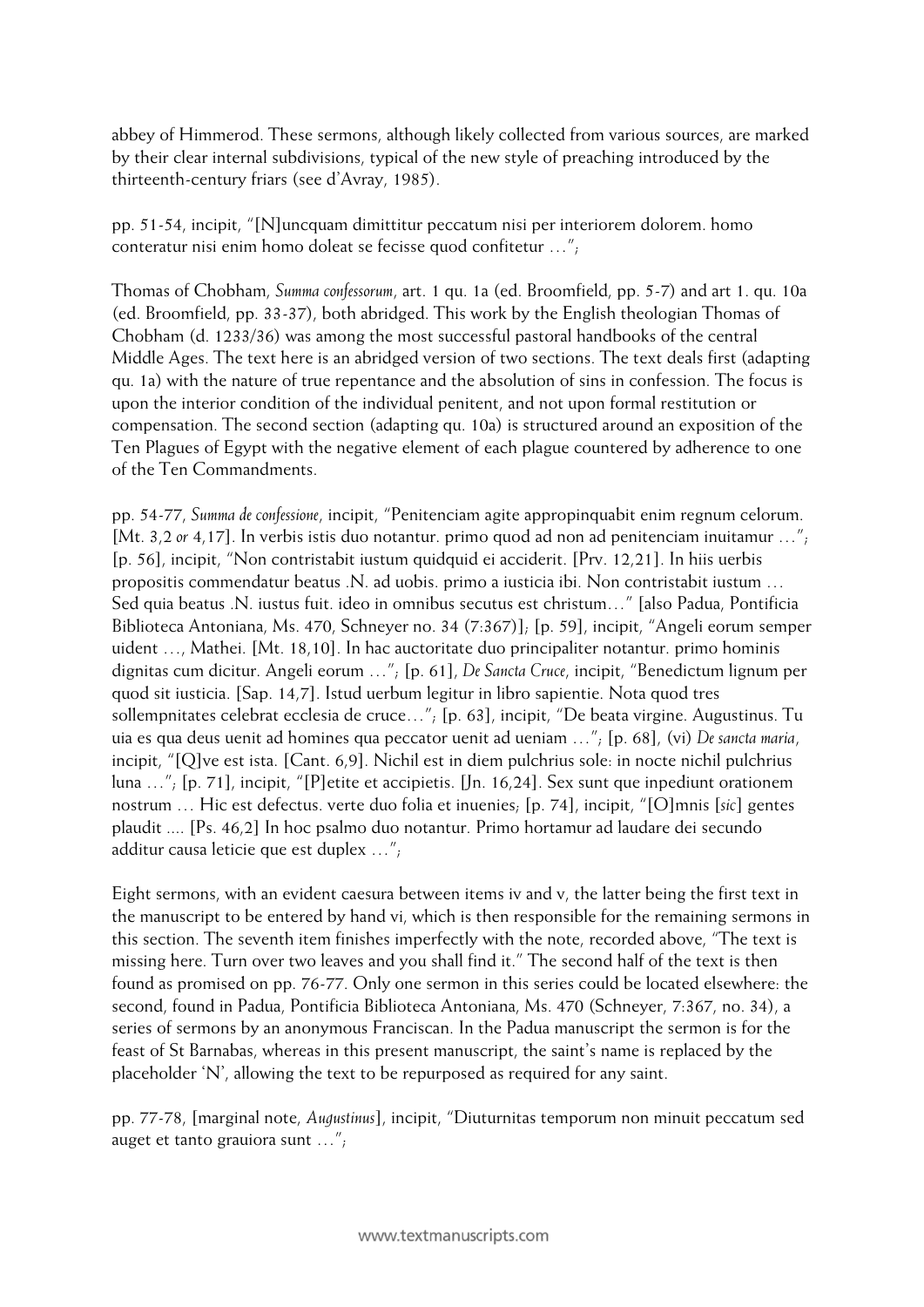Brief quotations, in the same hand as the preceding sermons (hand vi), on the subject of sin and its confession. Marginal notes attribute the quotations to Augustine, Jerome, Solomon, John, and Bernard.

pp. 78-87, incipit, "Cum immundus spiritus et cetera. [Lk. 11,24]. Notandum quoad multa sunt demonia que sunt spiritus qui inpungnant peccatorem …"; [p. 79], incipit, "Ponam arcum meum. [Gn. 9,13]. Arcus fuit positus in signum federis …"; [p. 80], incipit, "Ne contempnatis unum ex hiis …, et cetera. Mathei. [Mt. 18,10] Omeliam exponit beatus Jeronimus et possumus in hiis quinque uerbis notare…"; incipit, "Qui aliquid perdit querit ut inueniat sicut mulier de qua in ewangelio …"; [p. 81], "Nota de .v. panibus ordeaceis. per quos significantur .v. libri moysi. in quibus debemus refici. In primo libri legitur …"; incipit, "Gaudete perfecti estote. et cetera. [2 Cor. 13,11] Quando aliquis magnus dominus et potens uult alicui ostendere …"; [p. 84], incipit, "[S]i quis diligit me sermonem meum servabit et cetera. [Jn. 14,23]. In hoc sermone morali .viii. principaliter adtende. primo quod modis uult …";

Seven sermons, none identified elsewhere, some of which are very brief outlines. Added by hands vii, viii, and ix; hand viii is only responsible for the short text p. 81 on the allegorical interpretation of the five loaves of bread in John 6,1-14 -- not, strictly speaking a sermon, but a brief peroration regarding the misery of the human condition. The text immediately preceding it is even shorter, just nine lines, but with its address to the sinner ("O peccator!"), is certainly extracted from a genuine sermon.

pp. 87-88, incipit, "[P]ene inferni. sunt ignis et uermis. ysa. vltimo. [cf. Is. 66,24]. Vermis eorum non moritur. [Mk. 9,43 *or* 9,45 *or* 9,47]. Ecc. vii. vindicta carnis inpii ignis et uermis [Ecclus. 7,19] vnde david. Pones eos ut clibanum ignis [Ps. 20,10] et sicut ignis ardens in clibano interius. Sic uermis consciencie exuret dampnatos…";

A brief treatise on the nature of the suffering of the damned in hell, constructed almost entirely from scriptural quotations (and a single quotation from Gregory's *Moralia*). It begins with a treatment of the undying "worms of conscience" burning up the damned internally just as ferociously as the fires of hell burn them externally.

pp. 88-92 and 96, [marginal note, *de paupere qui sanctam mariam diligebat*], incipit, "[V]ir quidam pauper degebat in quadam uilla. Qui cum egeret stipendia cottidiana …"; [p. 89], [marginal note, *de raptore qui sanctam mariam uenerabatur*], incipit, "[S]icut exposuit beatus gregorius papa de septem stellis pliadibus …"; [p. 90], [marginal note, *de rustico cuius animam sancta maria liberauit a penis inferni*], incipit, "[E]rat quidam uir secularis rurali opere deditus …" [p. 91], [marginal note, *de puero iudaico qui communicauit cum christicolis*], incipit, "[C]ontigit quondam res mira in ciuitate bituricensi quam solebat narrare quidam monachus …"; [p. 96], incipit, "[A]put ciuitatem que uocatur papia in monasterio sancti saluatorisfuit quidam monachus …";

Five Marian exempla; Poncelet numbers 1761, "Charitable Almsman", 1651, "Ebbo the Thief", 480, "The Rustic who Removed Landmarks", 235, "Jew of Bourges", and 100 ("The Prior of St Saviour's, Pavia" (Online Resources). Exempla were short narrative tales that were often incorporated into sermons to reinforce moral points. Also found in three important twelfth- and thirteenth-century collections of Marian exempla (none in the order found here): Chicago, University of Chicago Library, Philipps MS. 25142; Copenhagen, Kongelige Bibliotek, MS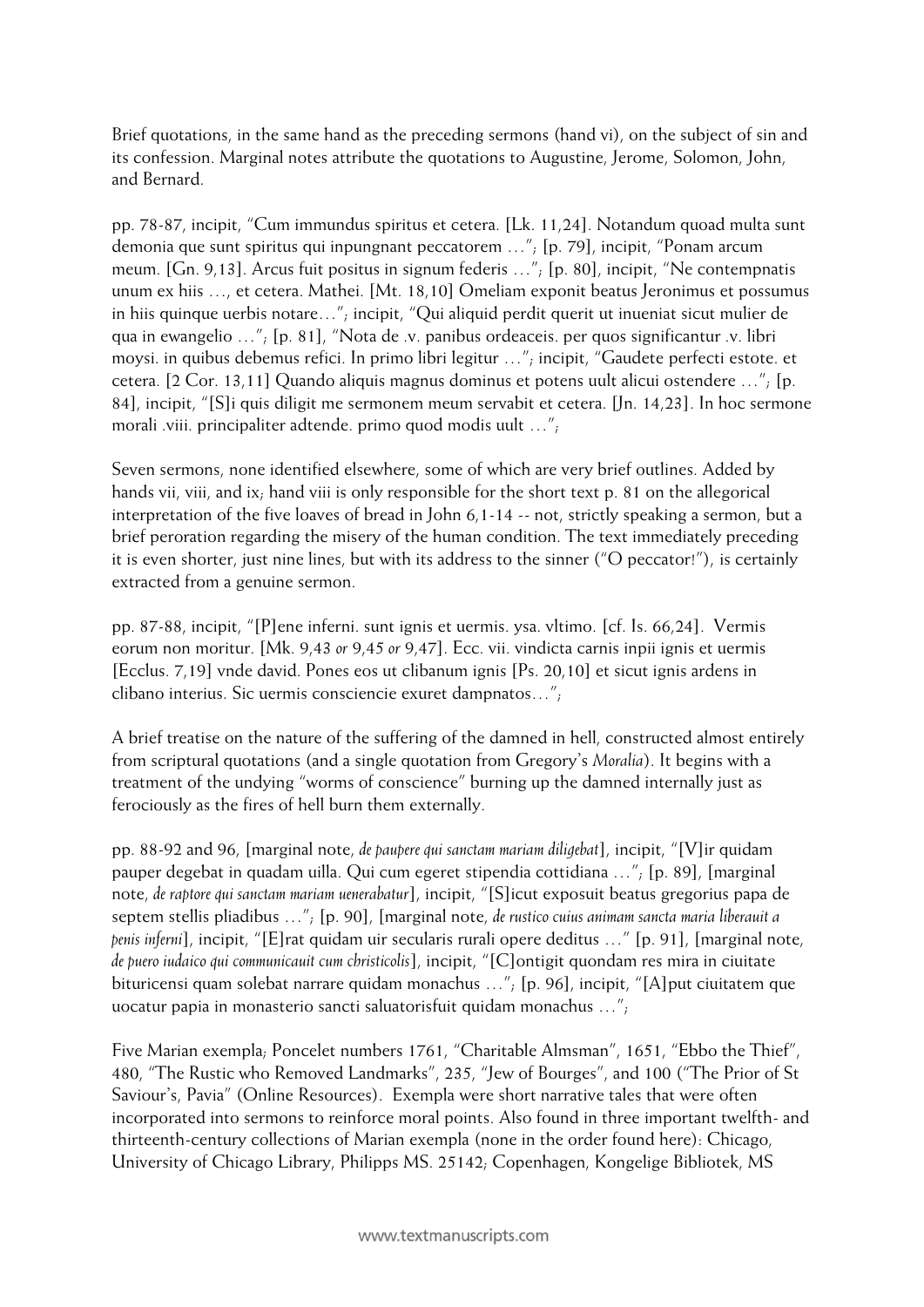Thott 128, and London, British Library, Arundel MS. 346, ff. 60-73. There is a published diplomatic transcription from the Chicago manuscript (Dexter, 1927; our exempla are nos. 6, pp. 19-20, 7, pp. 20-21, 12, pp. 26-27, 19, pp. 32-33, and 13, pp. 27-28).

Exempla such as these are meant to have a moral point, but the exact nature of that point can sometimes be open to question, as story of Ebbo the Thief demonstrates. The thief Ebbo was as devoted to Mary as he was to his criminal career, and so, on being arrested and hanged, Mary kept him alive by supernatural means for two days. Seeing him alive after two days, the hangman adjusted the noose to put Ebbo out of his misery, but Mary held him aloft. He was then cut down alive, and in thanks, entered a monastery. The exemplum is obviously meant to demonstrate the value of devotion to Mary: yet is it exactly a moral point to suggest that devotion to Mary allows one essentially to get away with a life of crime? It is precisely these incongruities that make these shorter narrative tales of such interest.

pp. 93-95, incipit, "Ad habendum salutifere confessionis ordine [sic] hec breuiter conscripta sunt … reuelauerit que secundum exigencias tui status oderis et persone magis";

The confessional treatise *Ad habendum salutifere confessionis ordinem*, edited by Pierre Michaud-Quentin, 1964, pp. 60-62, identifying sixteen manuscripts, concentrated in German- and French-speaking Europe, but only three from the thirteenth-century.

This is one of a sizeable number of short guides written in the thirteenth century to assist priests in the provision of confession. This treatise is structured with he seven deadly sins first, each envisaged as a tree with many branches of subordinate sins, followed by offences against the seven sacraments, offences against the ten commandments, and offences committed by the five senses and by other parts of the body from head to toe (e.g. "de ore polluto per oscula", "regarding the mouth polluted by kisses"). The opening includes a list of matters on which to question young boys in confession: disobedience towards their parents, lies told about other family members, theft, forming gangs with other boys, scrumping fruit and stealing chickens.

p. 97, text, "[I]Ste tractatus qui est de uiciis continet .ix partes. quarum prima est de uicio in communi. Secunda de gula iii<sup>a</sup> de luxuria. iiii<sup>a</sup> de auaricia. v<sup>a</sup> de accidia vi<sup>a</sup> de superbia. vii<sup>a</sup> de inuidia. viii<sup>a</sup> de ira. ix de pecato lingue";

A basic table of contents only of William Peraldus (or Perault), *Summa de vitiis*; the Dominican friar Peraldus' treatise *de vitiis*, written c. 1236, became one of the most important thirteenthcentury pastoral handbooks for the mendicant orders (Online Reources below).

p. 97, incipit, "[A]Nte omnia sciendum doctrinam uiciorum per utilem esse. per hoc quod uicia summa studio sunt uitanda. vitari autem non possunt nisi congnoscantur Ad evidenciam huius congnicionis notandum est…";

*Summa de vitiis brevis*, beginning only. This treatise on the vices, which consists of little more than a concise definition of each, is known in full from just two manuscripts: Eger, Főegyházmegyei Könyvtár, Aa 1<sup>x</sup> 38, ff. 67-71 (Newhauser, 1996, p. 54 [no. 73]), and Munich, Bayerische Staatsbibliothek, Clm 7966, ff. 1ra-44ra (Newhauser and Bejczy, 2008, p. 55 [no. 0442a]).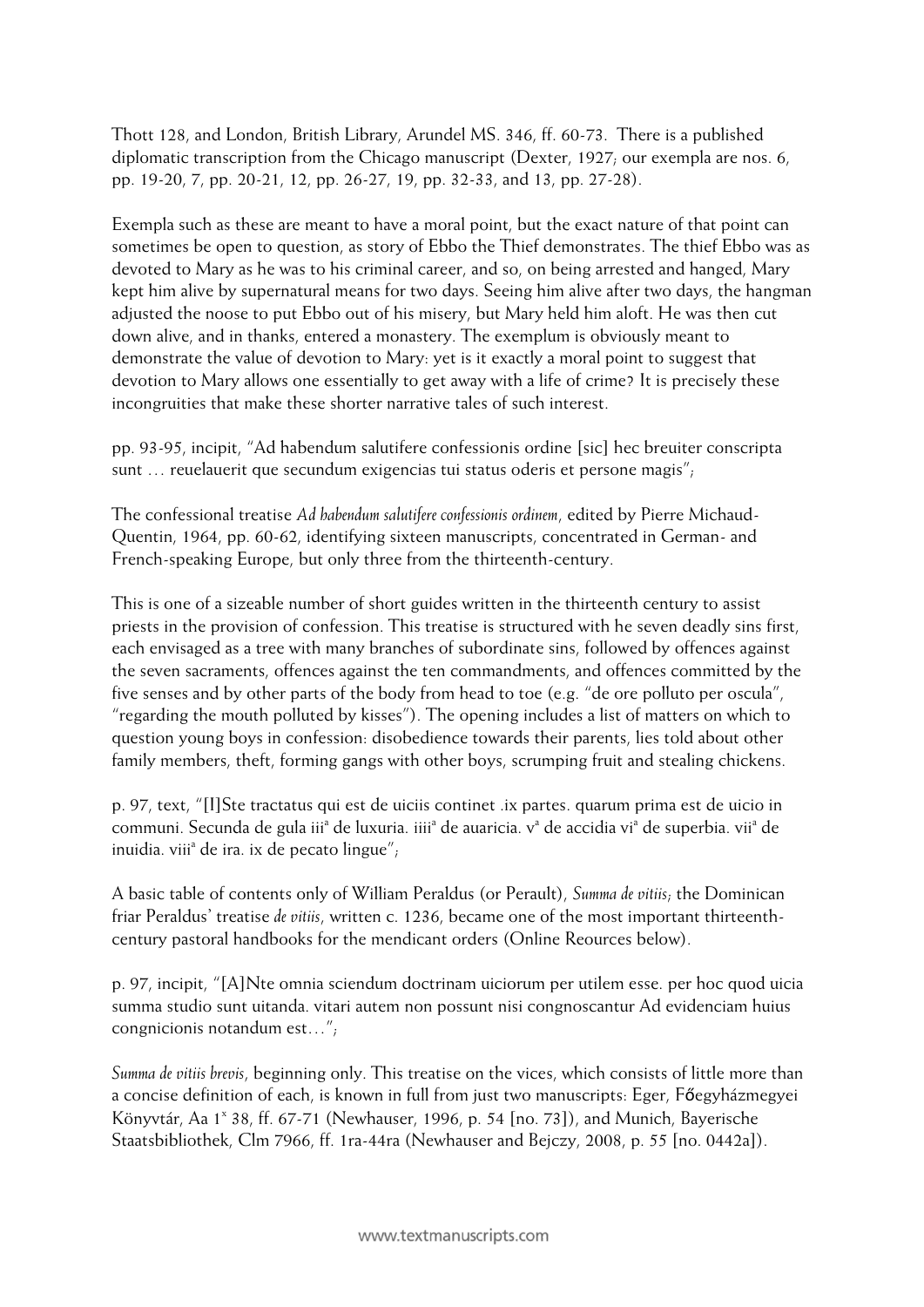pp. 98-186, *In capite ieiunii*, incipit, "Conuertimini ad me in toto corde uestro. Johel ii. [Jl. 2,12] In hiis uerbis monemur ad conuersionem ad deum. Circa quam in primis tria notantur. primo inuitatio…"; … [p. 185], incipit, "[E]t uita uestra abscondita est cum christo. in deo. Colossensium .iii. [Col. 3,3] Plures cause sunt quare uita nostra semper debet esse cum christo tota. Primo. quia ipse emit eam ualde care. dedit enim uitam suam pro nostra…";

Thomas Aquinas, *Quadragesimale*, Third Series, and/or the sermons of the Milanese Dominican Johannes de Opreno (on whom see Kaeppeli, vol. 3, p. 516, and Schneyer, vol. 3, pp. 616-56). This series of 93 sermons, presented in this manuscript as a discrete block, corresponds in very large part to the series of sermons listed by Schneyer as the third *quadragesimale* of Thomas Aquinas (d. 1274) (Schneyer 5:622-27). This overlaps significantly with part of the *Sermones de mortuis* attributed to his Dominican confrère Johannes de Opreno (d. 1270) (Schneyer 3:645- 56). Smaller parts of these series further overlap with an anonymous series of Dominican sermons preserved in Erfurt, Universitätsbibliothek, Cod. Ampl. 8° 64, ff. 67v-289v (Schneyer 6:567-74), and an anonymous series of sermons preserved in London, British Library, Add. MS. 16590 (Schneyer 8:485-95). The precise relationship between the two main sermon cycles is unclear, and awaits further study, not least in light of this manuscript: the preaching of Thomas Aquinas is one area of his voluminous work that has received relatively limited scholarly attention.

The following tabulation provides a concordance to the sermons above, followed by the corresponding Schneyer numbers for Aquinas (as Aq.). Johannes de Opreno (as Op.), the Erfurt manuscript (as Erf.) and the London manuscript (as Lon.), with further correspondences of individual sermons are noted in full as relevant: (i) unidentified; (ii) Aq. 579, Op. 525, Erf. 8; (iii) Aq. 580, Erf. 9; (iv) Op. 526, Erf. 7, also Aldobrandinus de Cavalcantibus OP (Schneyer 1:199) no. 658; (v) Op. 527, Erf. 10, also Munich, Bayerische Staatsbibliothek, Clm 2983, ff. 186va-202 (Schneyer 8:593) no. 2; (vi) Aq. 581, Op. 528, Erf. 11; (vii) unidentified; (viii) Aq. 582, Op. 529, Erf. 13; (ix) Aq. 583, Erf. 14; (x) Aq. 584; (xi) unidentified; (xii) Aq. 585, Erf. 16; (xiii) Aq. 586, Op. 531, Erf. 17; (xiv) Aq. 587, Op. 532, Erf. 18; (xv) Aq. 588, Op. 533, Erf. 19; (xvi) Aq. 589, Erf. 20; (xvii) Aq. 590, Erf. 21; (xviii) Aq. 591, Erf. 22; (xix) Aq. 592; (xx) Aq. 593; (xxi) Aq. 594; (xxii) Aq. 595; (xxiii) Aq. 596; (xxiv) Aq. 597; (xxv) Aq. 598; (xxvi) Aq. 599; (xxvii) Aq. 600, Op. 540; (xxviii) Aq. 601, Op. 541; (xxix) Aq. 602, Op. 542; (xxx) Aq. 603, Op. 543; (xxxi) Aq. 604; (xxxii) Aq. 605; (xxxiii) Aq. 607; (xxxiv) Aq. 608, Op. 544; (xxxv) Aq. 609; (xxxvi) Aq. 610, Op. 546; (xxxvii) Aq. 611; (xxxviii) Aq. 612, Op. 548; (xxxix) Aq. 613, Op. 549; (xl) Aq. 614, Op. 550; (xli) Aq. 615, Op. 550; (xlii) Aq. 616, Op. 552; (xliii) Aq. 617, Op. 553; (xliv) Aq. 618, Op. 554; (xlv) Aq. 619; (xlvi) Aq. 620; (xlvii) Aq. 621, Op. 556; (xlviii) Aq. 622; (xlix) Aq. 623, Op. 557; (l) unidentified; (li) Aq. 625, Op. 559; (lii) Aq. 626; (liii) Aq. 627; (liv) Aq. 628, Op. 560; (lv) Aq. 629; (lvi) Aq. 630, Op. 561; (lvii) Aq. 631, Op. 562; (lviii) Aq. 632, Op. 563; (lix) Aq. 633, Op. 564; (lx) Aq. 634, Op. 565; (lxi) Aq. 635, Op. 566; (lxii) Aq. 636, Op. 567; (lxiii) Aq. 627; (lxiv) Aq. 638, Op. 569; (lxv) Aq. 639, Op. 570; (lxvi) Aq. 640, Op. 571; (lxvii) Aq. 641; (lxviii) Aq. 642, Op. 573; (lxix) Aq. 643, Op. 574; (lxx) Aq. 644, Op. 575; (lxxi) Aq. 645, Op. 576; (lxxii) Aq. 646, Op. 577; (lxxiii) Aq. 647, Op. 578; (lxxiv) Aq. 648, Op. 579; (lxxv) Aq. 649, Op. 580; (lxxvi) Aq. 650, Op. 581; (lxxvii) Aq. 651; (lxxviii) Aq. 651, Op. 583; (lxxix) Aq. 653, Op. 584; (lxxx) Aq. 654, Op. 585; (lxxxi) Aq. 655, Op. 587; (lxxxii) Op. 586; (lxxxiii) Op. 590; (lxxxiv) Aq. 657, Op. 591; (lxxxv) Aq. 658, Lon. 49, also Munich, Bayerische Staatsbibliothek, Clm 5528 (Schneyer 7:632) no. 279; (lxxxvi) Aq. 659; (lxxxvii) Aq. 660, Op. 588, Lon. 50; (lxxxviii) Aq. 662, Op. 592, Lon. 52;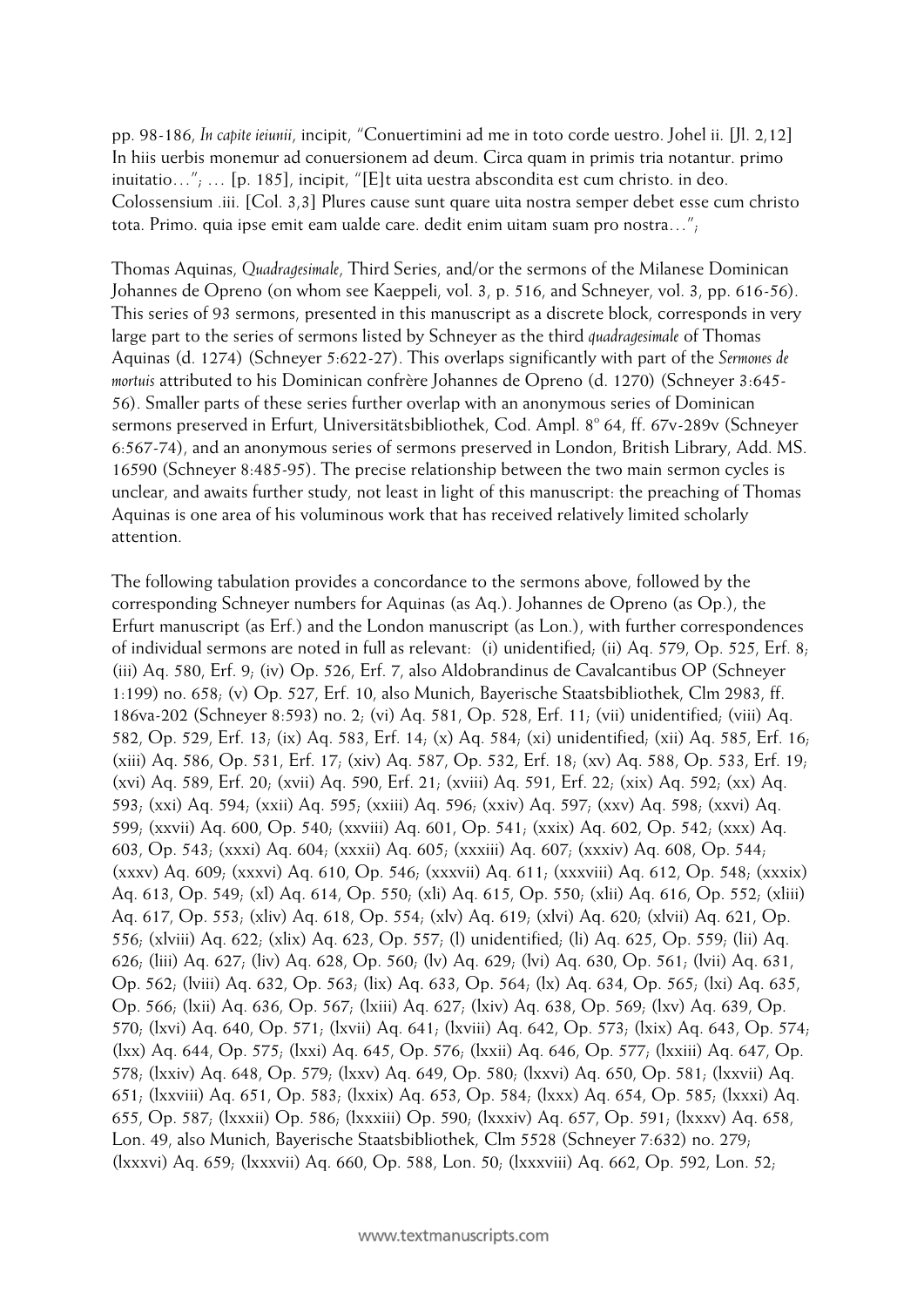(lxxxix) Aq. 663, Op. 593, Lon. 53; (xc) Aq. 664, Op. 594, Lon. 67; (xci) Aq. 665, Lon. 68, also Turin, Biblioteca nazionale universitaria, E. VI. 23 (Schneyer 9:689) no. 24; (xcii) Aq. 666, Lon. 71; (xciii) Aq. 667, Op. 596, Lon. 72.

pp. 185-283, *In aduentu domini*, incipit, "Scientes quia hora est iam nos de sompno surgere. [Rom. 13,11] Mos est sacre scripture horam …"; [p. 189], incipit, "[C]vm adpropinquaret dominus ierosolimis et uenisset bethphage ad montem oliveti. [Mt. 21,1]. In lectione evangelica fratres karissimi audiuimus quia redemptor noster misit duos discipulos uidelicet petrum et iohannem in castellum…"; [p. 191], incipit, "[E]runt signa in sole et luna et stellis et in terris … [Lk. 21,25]. Dominus ac redemptor noster fratres karissimi paratos nos esse desiderat …", [p. 192], *De sancto Andrea*, incipit, "[A]mbulans ihesus iuxta mare galilee. vidit petrum et andream fratrem eius. [Mt. 4,18] Dominus ac redemptor noster karissimi uocauit apostolos suos et ait illis venite post me …"; … [p. 281], incipit, "[E]xiui a patre meo et ueni in mundum et cetera. [Jn. 16,28]. In hiis uerbis beati iohannis duo notanda sunt. quare exierit. et quomodo exierit. Quare. notatur ibi. quod cum deus adam formauerit. liberum ab omni corruptione naturali…";

A series of 55 homilies, entered as a coherent entity in this manuscript, by a single hand (hand vi) from the text known as the Angers Homiliary, beginning with Advent and ending with the Common of Saints; this is a new and relatively complete witness to this text, with a few additions and a few of the known homilies missing. The Angers Homiliary is a ninth-century collection known in approximately 15 complete manuscripts, including this one, and in 14 manuscripts as excerpts or fragments, dating from the late ninth through the fourteenth century; the most recent study of this text is Conti, Pelle and Rudolf, 2021, listing manuscripts pp. 140-141, our manuscript mentioned briefly, p. 141, note 16, and citing numerous other recent studies; see also Étaix, 1994; we thank Aidan Conti for his expertise). Our manuscript is the only one showing the circulation of these homiles in a mendicant context.

All but three (nos. i, xxx, and liv) of the 55 homilies begin with a lemma taken from one of the four Gospels, with a notable focus on Jesus's public ministry. Two of these can be attributed to known authors and are secondary interpolations into this collection. Sermon xxx, which begins with Apoc. 19:9, can be ascribed to the early twelfth-century writers Honorius Augustodunensis (Schneyer 2:723), no. 57 (printed in *PL* 172, cols 1043-46), and Werner von Ellerbach (Schneyer 5:718), no. 73. Sermon liv, which begins with Is. 60,8, is likewise known as a sermon from the pen of Honorius Augustodunensis (Schneyer 2:721), no. 3 (printed in *PL* 172, cols 831-36).

pp. 284-288, *De omnibus sanctis*, incipit, "[S]alutant uos omnes sancti. Ad Corinthios in fine [2 Cor. 13,12] et ii<sup>o</sup> Machabeorum. fratres qui sunt in ierosolimis et cetera [2 Mc. 1,1] et quia post salutacionem consueuit homo demandare aliquam…"; *De purificatione*, incipit, "[P]ost quam impleti sunt dies pur[gationis] et cetera. [Lk. 2,22] Nota quod licet beata uirgo non iudigeret purgatione. tamen uoluit legem implere propter iiii<sup>or</sup> causas. primo in exemplum humilitatis…"; *De sancto iohanne baptiste*, incipit, "[F]uit homo missus a deo. et cetera. [Jn. 1, 6] Duos nuncios misit deus in hunc mundum. seruum. et filium. prius seruum ut comminaretur …"; *De cena domini*, incipit, "[V]os mundi estis. sed non omnes. [Jn. 13,10] hoc dicebat dominus sancta cena .xii. apostolis. undecim erant mundi … Caro mea uere est cibus. et sanguis meus uere est potus. [Jn. 6,56] Consolatio nostre tribulacionis. vnde. ysa. Sicut mater consolatur filios suos eis cibum et potum.";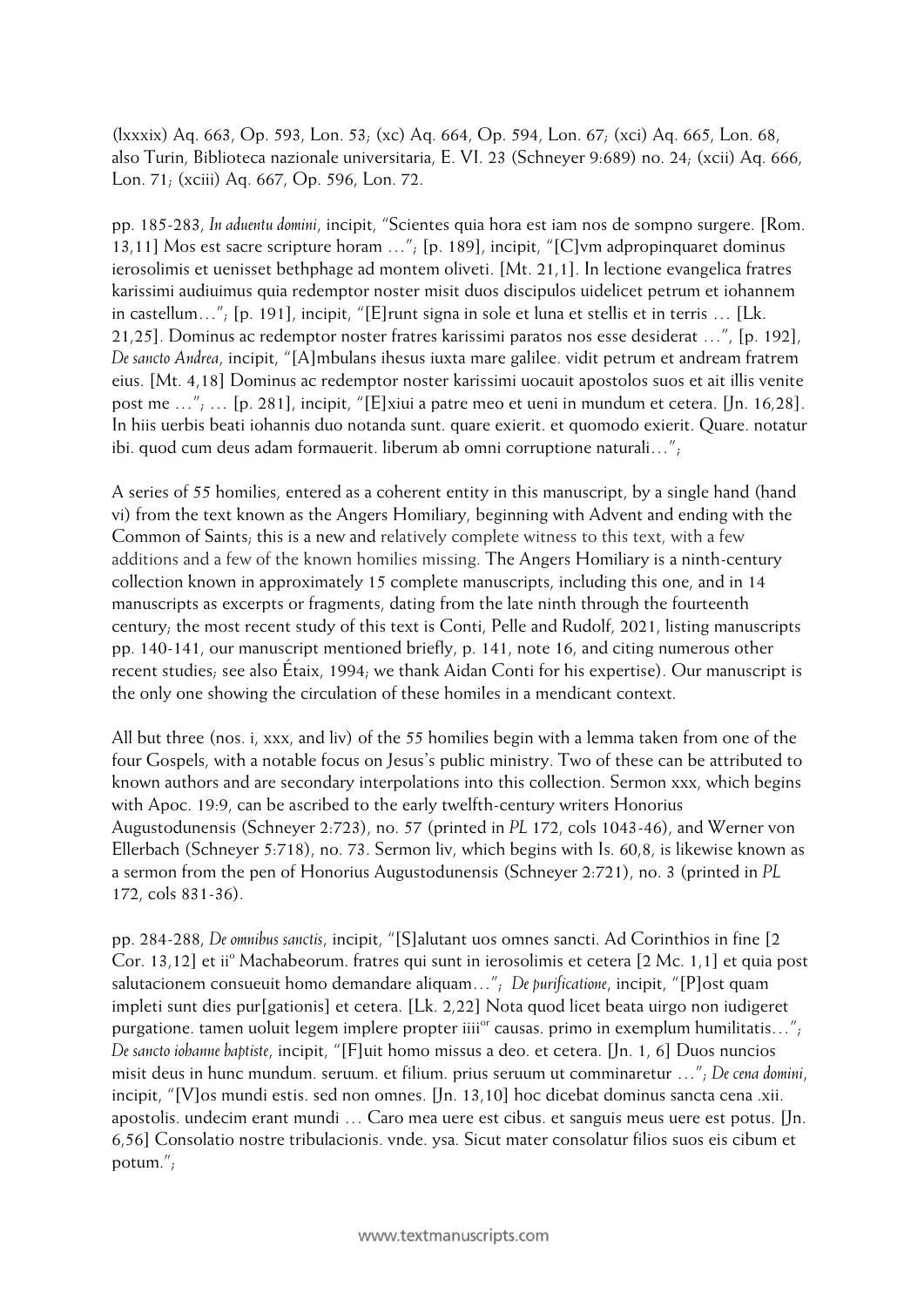Four sermons, added secondarily to the end of the much longer preceding sequence by hands ii and vi. The third in this sequence, for the feast of John the Baptist, can be identified as a sermon by the famous twelfth-century theologian Hugh of St Victor (Schneyer 2:796), no. 149 (printed in *PL* 177, col. 539).

#### **LITERATURE**

d'Avray, David. *The Preaching of the Friars. Sermons Diffused from Paris before 1300*, Oxford, 1985.

Broomfield, F., ed. *Thomae de Chobham Summa confessorum*, Analecta Mediaevalia Namurcensia 25, Louvain and Paris, 1968.

Conti, Aidan, Stephen Pelle, and Winfried Rudolf. "New Manuscript Witnesses to the Homiliary of Angers," in *The Anonymous Old English Homily: Sources, Composition, and Variation*, eds. [Winfried Rudolf](https://brill.com/search?f_0=author&q_0=Winfried+Rudolf) and [Susan Irvine,](https://brill.com/search?f_0=author&q_0=Susan+Irvine) Medieval and Renaissance Authors and Texts 25, Leiden, 2021, pp. 137-163.

Étaix, Raymond. "L'homéliaire carolingien d'Angers," *Revue Bénédictine* 104 (1994), pp. 148-90.

Glauche, Günter. *Katalog der lateinischen Handschriften der Bayerischen Staatsbibliothek München. Die Pergamenthandschriften aus Benediktbeuern Clm 4501-4663*, Catalogus codicum manu scriptorum Bibliothecae Monacensis, Series nova 3/1, Wiesbaden, 1994.

Hemmerle, Josef. *Die Benediktinerabtei Benediktbeuern*, Germania Sacra N. F. 28, Die Bistümer der Kirchenprovinz Mainz. Das Bistum Augsburg 1, Berlin/New York, 1991.

Kaeppeli, Thomas. *Scriptores Ordinis Praedicatorum medii aevi*, 4 vols, Rome, 1970-93.

Kunzelmann, Adalbero. *Geschichte der deutschen Augustiner-Eremiten*, vol. 3, *Die bayerische Provinz bis zum Ende des Mittelalters*, Cassiciacum 36, Würzburg, 1972.

Michaud-Quentin, Pierre. "Deux formulaires pour la confession du milieu du XIII<sup>e</sup> siècle," *Recherches de Théologie ancienne et médiévale* 31 (1964), pp. 43-62.

Newhauser, Richard. *A Catalogue of Latin Texts with Material on the Vices and Virtues in Manuscripts in Hungary*, Gratia. Bamberger Schriften zur Renaissanceforschung 29, Wiesbaden, 1996.

Newhauser, Richard, and István Bejczy, *A Supplement to Morton W. Bloomfield et al. Incipits of Latin Works on the Virtues and Vices, 1100-1500 A.D.*, Instrumenta Patristica et Mediaevalia 50, Turnhout, 2008.

Ruf, Paul, ed. *Mittelalterliche Bibliothekskataloge Deutschlands und der Schweiz*, vol. 3/1, *Bistum Augsburg*, Munich, 1932.

Schneider, Karin. *Gotische Schriften in deutscher Sprache. I. Vom späten 12. Jahrhundert bis um 1300, Textband*, Wiesbaden, 1987.